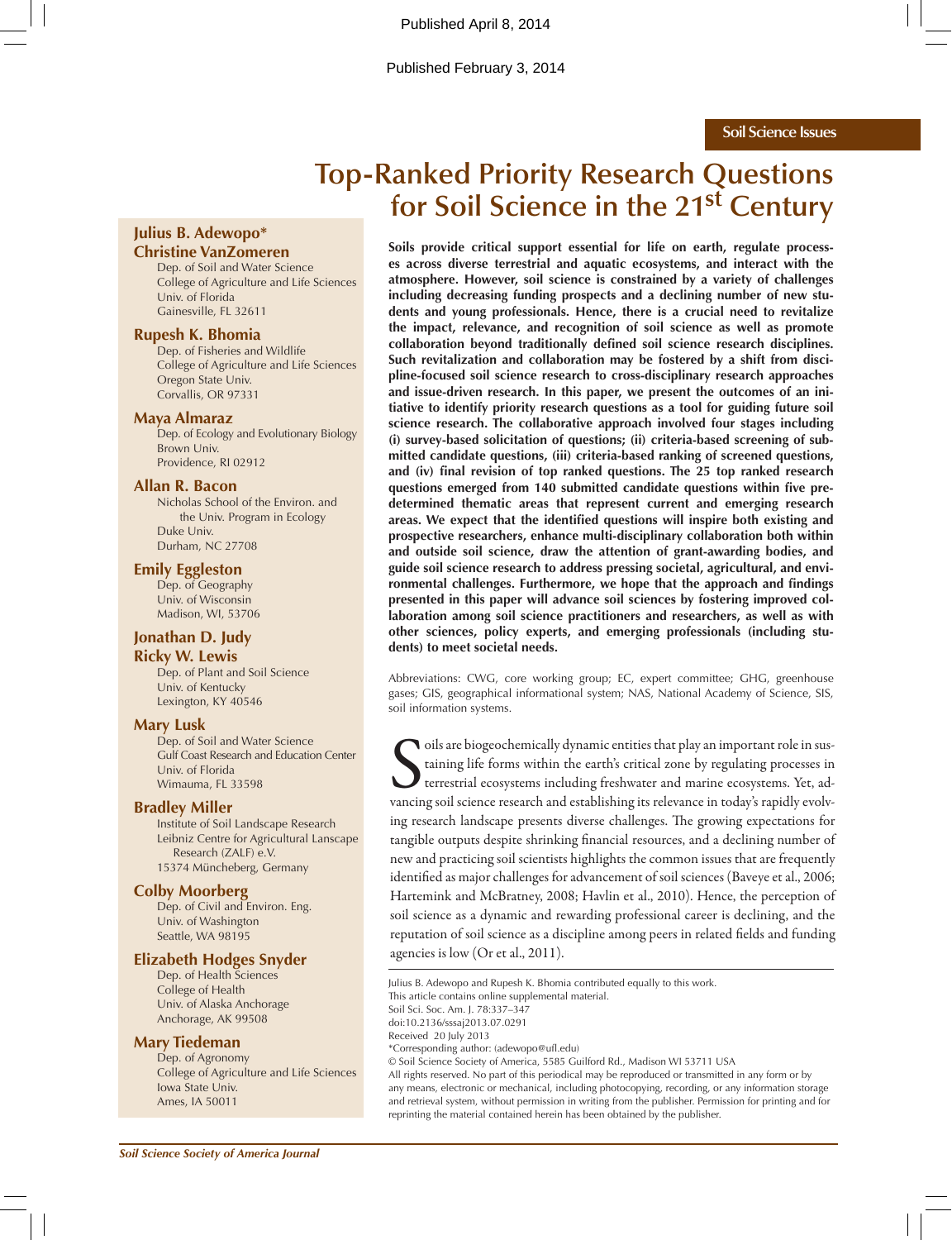Decline in the quality of soil science research in the past few years have been noted despite a measurable increase in the number of peer-reviewed research publications (Hartemink, 2006; Hartemink and McBratney, 2008). This seemingly paradoxical relationship between the quality and quantity of soil science publications could be attributed to the adoption of improved technologies to communicate and reproduce studies at different sites or ecosystems, without significant emergence of new research ideas (Hartemink, 2006; Hartemink and McBratney, 2008). However, there seems to be a renewed interest in both soils and soils-related research (Havlin et al., 2010; Sugden et al.,  $2004$ ) due to the urgency of  $21<sup>st</sup>$  century challenges, including climate change, land-use change, agricultural production, food security, environmental protection, ecosystem services, and energy production (Hartemink and McBratney, 2008; Or et al., 2011; Richter, 2007). This increased interest in soil science research reflects a broadening of the classical agricultural focus to a multi-disciplinary approach towards global environmental and societal challenges (Baveye et al., 2006; Grunwald and Lamsal, 2006; Hartemink, 2006). Sustaining these emerging interests requires further advancement in inter-disciplinary (among various soil science disciplines) and trans-disciplinary (among disciplines outside of soil science) research collaboration, with emphasis on addressing key research needs.

Within the last decade, considerable efforts have been made to define an agenda for soil science research (Hartemink, 2006; Rice et al., 2009) by proposing institutional, professional, and

#### Stage 1:

- Announcement of initiative and call for interested participants.
- Formation of core working group (CWG) and expert committees (ECs), and П.
- designation of thematic areas.
- III. Consultative formulation and revision of submission criteria and ranking metrics. IV. Identification of target professional organizations

Stage 2:

- I. Formulation, design, test running and revision of online survey to ensure conciseness and clarity.
- Π. Online survey administration through professional organizations network.
- III. Screening of submitted candidate questions for adherence to criteria.

Stage 3:

- I. Score-based assessment and review of screened questions by CWG subcommittees, and initial selection of the 10 top-ranked questions within each thematic area. Score-based assessment and review of initial 10 top-ranked questions within each
- thematic area by EC. III. Collation of final five top-ranked research questions per thematic area.



Final review by volunteer leading soil scientists to ensure clarity, validity, and L. completeness

Fig. 1. Flowchart showing four-stage collaborative process adopted to appropriate professional organizations were identified for so**identify 25 top priority research questions for soil science in the 21st century.**

educational changes that can enhance the relevance and recognition of soil science in contemporary society (Baveye et al., 2006; Or et al., 2011). Through these efforts, themes and future directions for soil science research have been identified and discussed. However, to have outcomes relative to priority needs of the 21<sup>st</sup> century, the existing model of conducting research within specific disciplinary boundaries should give way to research efforts focused on strategic and priority societal needs (Bouma, 2010; Or et al., 2011). Within the domain of soil sciences, there has been no report of a dedicated attempt towards prioritizing research needs through identification of specific research questions. Therefore, in the year 2012, an effort was initiated to identify questions that may serve as a guide for prioritizing soil science research and optimize the allocation of diminishing resources to address contemporary societal challenges (Adewopo and Bhomia, 2012). The initiative, led by graduate students, was administratively supported by the Soil Science Society of America (SSSA). This paper presents 25 top priority research questions for soil science research, with detailed outcomes of this initiative. Although the list is not exhaustive, it is anticipated that the identified research questions will be useful to both researchers and graduate students and will guide funding agencies to strategically allocate resources to support research ideas that are most urgent and possess high potential for widespread impact. Furthermore, this may provide policy-makers with important perspectives towards optimizing the benefit of scientific research and innovations to the wider public.

#### **METHODS**

This initiative was carried out through a four-stage collaboration between graduate students, researchers, soil science professionals, environmental consultants, and policy experts (Fig. 1). The first two stages were similar to the horizonscanning approach for disciplinary priority setting in ecology, conservation, and agriculture (Pretty et al., 2010; Sutherland et al., 2009; Sutherland et al., 2006), where important questions were solicited from a group of leading researchers, policy experts, and organizational leaders. Stage 1 involved an announcement of the initiative and invitation for collaborators, and formation of a core working group (CWG) and two expert committees (ECs)—scientific EC and policy EC. The CWG consisted of 12 graduate students and an early career scientist, all selected through informal nomination/invitation or after a formal application. The scientific EC comprised of 16 scientists that are actively engaged in soils-related research. The policy EC comprised of three policy experts drawn from different institutional and disciplinary backgrounds. Potential members of the ECs were invited based on recommendations by the CWG and the final members were selected on the basis of research accomplishments, demonstrated interest in defining the future of soil science research, and experience within scientific (or science policy) arena. The question submission format and ranking criteria were developed by the CWG, and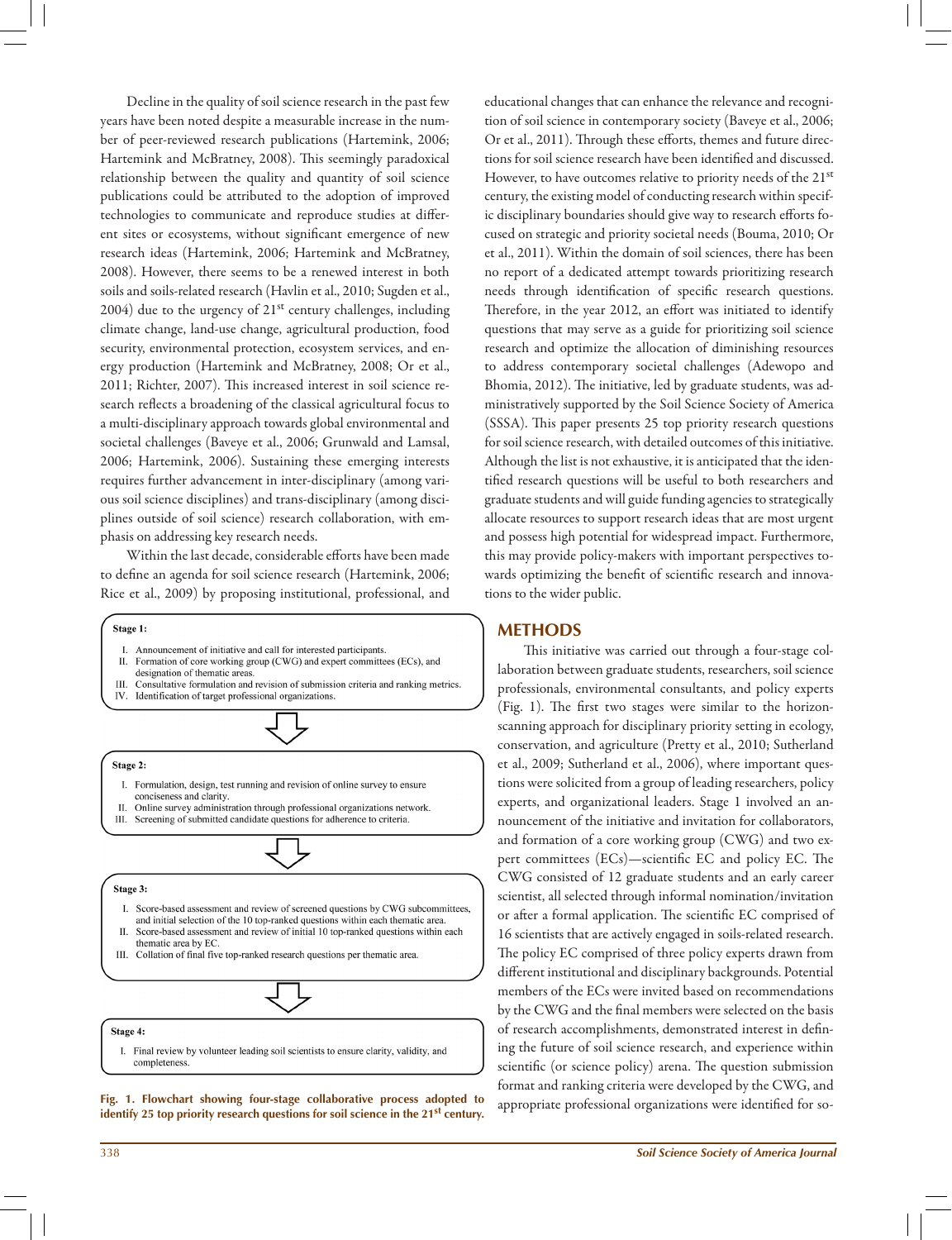licitation of priority research questions through online survey. Stage 2 involved compilation of an initial set of research questions (candidate questions) by requesting submission from soil scientists and environmental professionals. An online survey form was created (see Supplemental Appendix 1.1–1.2 online) with the help of SSSA survey staff to collect candidate questions through a crowd-sourcing strategy. The online survey web link was shared widely with members of the American Geophysical Union, Ecological Society of America, Canadian Soil Science Society, SSSA, and societies that are engaged in or associated with soil science research. The survey was available for 4 wk (12 Sept.– 15 Oct. 2012) and initial recipients were encouraged to share the survey link throughout their professional networks—an approach known as 'snowball sampling'(Berg, 1988). Submission of candidate questions was requested within five thematic areas identified during a global soil frontiers workshop by the National Academy of Sciences (NAS) (Rice et al., 2009). These five thematic areas were (i) soils as a key regulator of ecosystem functions, (ii) soil's role in public health and human well-being, (iii) soils mediating nutrient cycling, transport processes and plant– soil–microbial interactions, (iv) soil formation and degradation, and (v) soil information systems. Each survey respondent was allowed to submit a maximum of two questions within one or two thematic area(s) that matched their areas of expertise or research interest. Similar to Pretty et al. (2010), candidate questions were expected to meet five criteria including ability to address knowledge gaps, answerability, factuality, objectivity, and extent (Table 1). Few questions  $({\sim}3\%$  of candidate questions) were excluded from further consideration because they did not satisfy one or more of the submission criteria. Members of the CWG did not submit questions to avoid conflict of interest in the question screening process.

**Explanation** 

In Stage 3, the CWG was divided into five subcommittees comprised of two to three members each. Each subcommittee screened, reviewed, and edited candidate questions within an assigned thematic area. The questions were screened by assessing conformity to the afore-mentioned submission criteria. Popular databases, such as Web of Science and Google Scholar, were used to search for existing peer-reviewed literature and other published resources based on keywords contained in each question. Candidate questions that passed this screening process were further scrutinized and assigned scores (range = 0–10; higher scores indicative of a better expression of criteria) based on a set of five attributes (Table 1). These attributes were complementary to the submission criteria and were developed by the CWG members. An initial pool of 10 top-ranked questions per thematic area (16 in Thematic Area 3), based on CWG-assigned ranking scores, were selected for review by scientific and policy EC members. The scientific EC members assessed the questions within the specific thematic area that corresponded to their disciplinary background and preference, while policy EC members assessed questions across all thematic areas. Criteria-based scores were again assigned by EC members to each question (range  $= 0-10$ ; higher scores indicative of a better expression of criteria), using a different set of ranking criteria for scientific and policy experts (Table 2 and Table 3, respectively). These criteria, developed by the CWG team and approved by the ECs, were used to assess screened and ranked questions. Subsequently, the five top-ranked questions per thematic area were selected based on cumulative ranking scores assigned by the ECs members.

In Stage 4, the final list of 25 priority research questions (i.e., five questions per thematic area) was shared with a volunteer group of leading soil scientists for a post-process review. The volunteers

| questions must meet all<br>stage]<br>I candidate<br>criteria to be<br>Screening (Yes/No)<br>for next<br>[Submitted<br>of these<br>selected | Contribution                    | Address important gaps in knowledge (i.e., questions that have not already been adequately answered).                                                                                                                                                                                                                                                                                                                                                                           |
|--------------------------------------------------------------------------------------------------------------------------------------------|---------------------------------|---------------------------------------------------------------------------------------------------------------------------------------------------------------------------------------------------------------------------------------------------------------------------------------------------------------------------------------------------------------------------------------------------------------------------------------------------------------------------------|
|                                                                                                                                            | Answerability                   | Be answerable through a realistic research design.                                                                                                                                                                                                                                                                                                                                                                                                                              |
|                                                                                                                                            | Factuality                      | Have a factual answer that does not depend on value judgment.                                                                                                                                                                                                                                                                                                                                                                                                                   |
|                                                                                                                                            | Objectivity                     | Not have "Yes" or "No" answer(s).                                                                                                                                                                                                                                                                                                                                                                                                                                               |
|                                                                                                                                            | Extent                          | Be realistic in scale and scope.                                                                                                                                                                                                                                                                                                                                                                                                                                                |
| CWG Scoring (0-10)                                                                                                                         | Relevance                       | General relevance of each question to the soil sciences, and specifically to the particular thematic area. High<br>score assigned if question is relevant in contemporary context (i.e., aims to address current and impending issues/<br>problems, than more futuristic/less practical ideas). Higher scores to questions focused on tackling problems<br>concerning large groups of stakeholders (e.g., agriculturists, foresters, land managers and environmental managers). |
|                                                                                                                                            | Impact                          | The direct and indirect impacts of a particular question being addressed. Higher score to questions that aim to<br>address far-reaching and urgent challenges such as food security, climate change, greenhouse gas emissions, and<br>environmental degradation. Questions aimed towards finding direct solutions or advancing our understanding to<br>better manage resources recieved higher scores.                                                                          |
|                                                                                                                                            | Novelty                         | Score assigned on the basis of question's capability to push the knowledge boundary. It is possible that a question<br>that seems very novel (high score) could have limited relevance, mainly because not much is known/done in that<br>area, but it cannot simultaneously have a low score on 'potential impacts'.                                                                                                                                                            |
|                                                                                                                                            | Advancement of<br>thematic area | Higher scores to questions that can directly contribute to the advancement of the specific thematic area. Questions<br>that are aimed towards refining techniques, improving understanding of basic processes, or recognizing the<br>'unknowns' in our knowledge of systems were ranked higher.                                                                                                                                                                                 |
|                                                                                                                                            | Frequency                       | Number of times a similar question is submitted (e.g. if submitted three times then assigned "3" points).                                                                                                                                                                                                                                                                                                                                                                       |

| Table 1. Criteria for screening and assigning a score to submitted questions by core working group (CWG) members. |  |  |  |  |  |  |  |
|-------------------------------------------------------------------------------------------------------------------|--|--|--|--|--|--|--|
|-------------------------------------------------------------------------------------------------------------------|--|--|--|--|--|--|--|

**Task** 

Criteria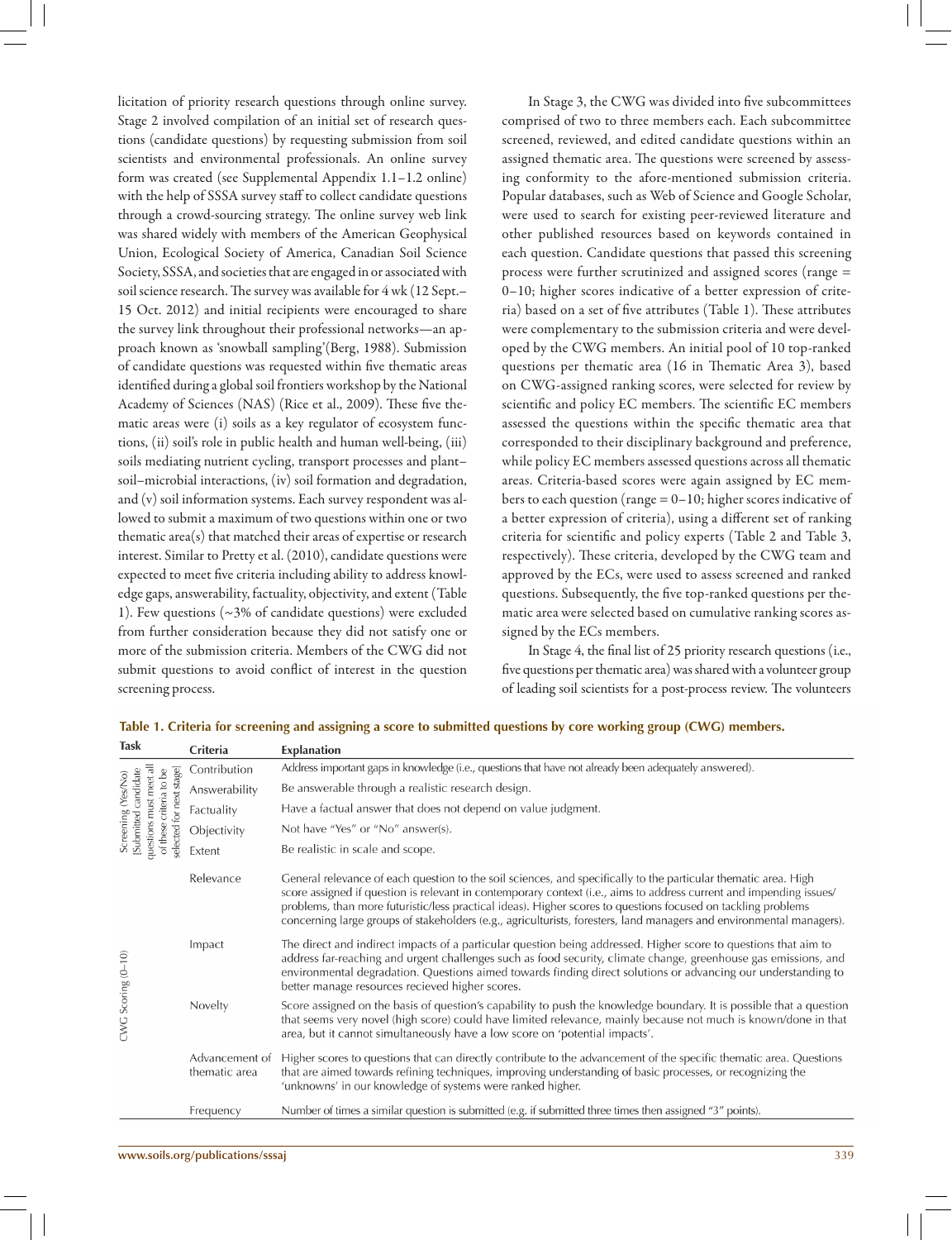#### Table 2. Scientific expert committee (EC) criteria for assigning a score to initial top-ranked questions.

| Task                                           | Criteria                 | <b>Explanation</b>                                                                                                                                                                                                                                                                                                                                                                                                                                                      |  |  |  |  |
|------------------------------------------------|--------------------------|-------------------------------------------------------------------------------------------------------------------------------------------------------------------------------------------------------------------------------------------------------------------------------------------------------------------------------------------------------------------------------------------------------------------------------------------------------------------------|--|--|--|--|
| Assessment<br>Scientific<br>ô<br>Scoring-<br>£ | Feasibility              | Feasibility of the proposed research question with respect to available research facilities, accessibility of appropriate<br>technology, and other research resources. A question with a high score would be feasible in a contemporary or near<br>future context.                                                                                                                                                                                                      |  |  |  |  |
|                                                | Funding prospect         | Funding outlook/potential for the proposed research question. Higher scores were assigned to questions that have<br>a greater likelihood of attracting funding in the near future.                                                                                                                                                                                                                                                                                      |  |  |  |  |
|                                                | Potential impact         | Extent to which the question will advance scientific knowledge and benefit the society. Higher scores were assigned to<br>questions that aim to address pressing and urgent challenges. Also, questions aimed towards finding direct solutions or<br>advancing scientific understanding for more sustainable resource management were given higher score.                                                                                                               |  |  |  |  |
|                                                | Inter-disciplinary merit | Likelihood that the question will facilitate inter-disciplinary collaboration within various thematic areas (and<br>outside the realm of soil sciences). Higher scores were assigned to questions aimed at solving complex problems by<br>promoting an inter-disciplinary approach.                                                                                                                                                                                     |  |  |  |  |
|                                                | Scalability              | Flexibility of the question in addressing problems across multiple scales. Scores were based on the capacity of<br>a particular research question to be scaled up or down to meet local and regional demands. For instance, if the<br>outcomes of a proposed research question are limited to either coarse or fine scales, low scores were assigned,<br>whereas questions that will result in outcomes with a wide range of applicability were assigned higher scores. |  |  |  |  |

were drawn from a pool of leading soil scientists that participated at an inter-disciplinary Critical Zone workshop organized by the Swiss Federal Institute of Technology, Zurich (ETH, Zurich) in April 2013. These scientists provided comments on the final list of questions to strengthen the scope and enhance clarity of identified research questions. Their suggestions were incorporated into the final list of 25 questions that is presented here.

#### **RESULTS**

At the closure of the survey, 140 candidate questions were submitted by 82 respondents. These questions were unevenly distributed across the five thematic areas (Fig. 2). We were unable to estimate the response rate due to the limitations of the crowdsourcing and snowball sampling strategy, which preempted the possibility of knowing the actual number of potential respondents that received the invitation to access the survey link.

The thematic areas are preceded by a broad but brief overview of the research scope, with a focus on establishing its relevance. However, the introductions are mostly literature-based and in some instances, research needs gleaned from literature did not emerge as top-ranked research questions. Also, the final list of questions does not reflect a specific order of priority because we considered all top-ranked questions equally important and had no intention to elevate or relegate any research question or idea.

## **Thematic Area 1: Soils as a Key Regulator of Ecosystem Functions**

The importance of soils in ecosystem function is well known (Bardgett, 2005), but current methodology is inadequate to quantitatively examine ecosystem services over various temporal and spatial scales. The debate regarding how we should best define the value of ecosystem services is ongoing (Farley, 2012). However, it is clear that ecosystem services are vital to the health and well-being of humans and other organisms within the biosphere (Dominati et al., 2010; Robinson and Lebron, 2010). Also, modern challenges facing ecological sustainability have moved several ecosystem functions to the forefront of current and future research needs. It is therefore important that we develop methodologies to adequately identify, measure, and assess the value of these services and functions.

In light of global climate change and the growing human population, it is crucial to determine different soils' responses to human-induced and natural changes, as well as the long-term impact of this response on ecosystem services (Richter, 2007). Such knowledge will help to evaluate the role of soils in ecosystem dynamics at local and global scales, particularly regarding nutrient cycling, erosion, water quality, and regulators of greenhouse gas (GHG) emissions.

The most recurring topic amongst candidate questions was related to soils as a regulation of carbon (C) cycling. Some opportunities and challenges associated with soil C sequestration were highlighted by Bruce et al. (1999) including management of cultivated soils and restoration of degraded lands. Although many researchers have studied how soils regulate C sequestration and GHG emissions, there is a need for improved understanding of the processes involved, and how these processes modulate overall ecosystem health (Lal and Follett, 2009). Other pressing knowledge gaps highlighted by researchers included an un-

| Table 3. Policy expert committee (EC) criteria for assigning a score to initial top-ranked questions |  |  |  |  |  |  |
|------------------------------------------------------------------------------------------------------|--|--|--|--|--|--|
|------------------------------------------------------------------------------------------------------|--|--|--|--|--|--|

| Task                                                         | Criteria                  | Explanation                                                                                                                                                                                                                                                                                                                                     |  |
|--------------------------------------------------------------|---------------------------|-------------------------------------------------------------------------------------------------------------------------------------------------------------------------------------------------------------------------------------------------------------------------------------------------------------------------------------------------|--|
| Policy<br>(0-10)<br>Scoring-<br>essment<br>$\overline{C}$ is | Applicability             | Extent to which the question apply to pressing societal needs and its potential to inform policy decisions in favor<br>of soil science research.                                                                                                                                                                                                |  |
|                                                              | Appeal and relevance      | The potential for the outcomes of the research question to remain congruent to policy interests over time, with<br>respect to current and evolving political landscape.                                                                                                                                                                         |  |
|                                                              | Institutional integration | The likelihood that addressing the research question will foster collaboration and integration of different<br>institutions at different levels, in agreement with the existing policy directives. (Note: This is based on the need for<br>improved institutional operational efficiency to optimize the use of taxpayers' money/public funds). |  |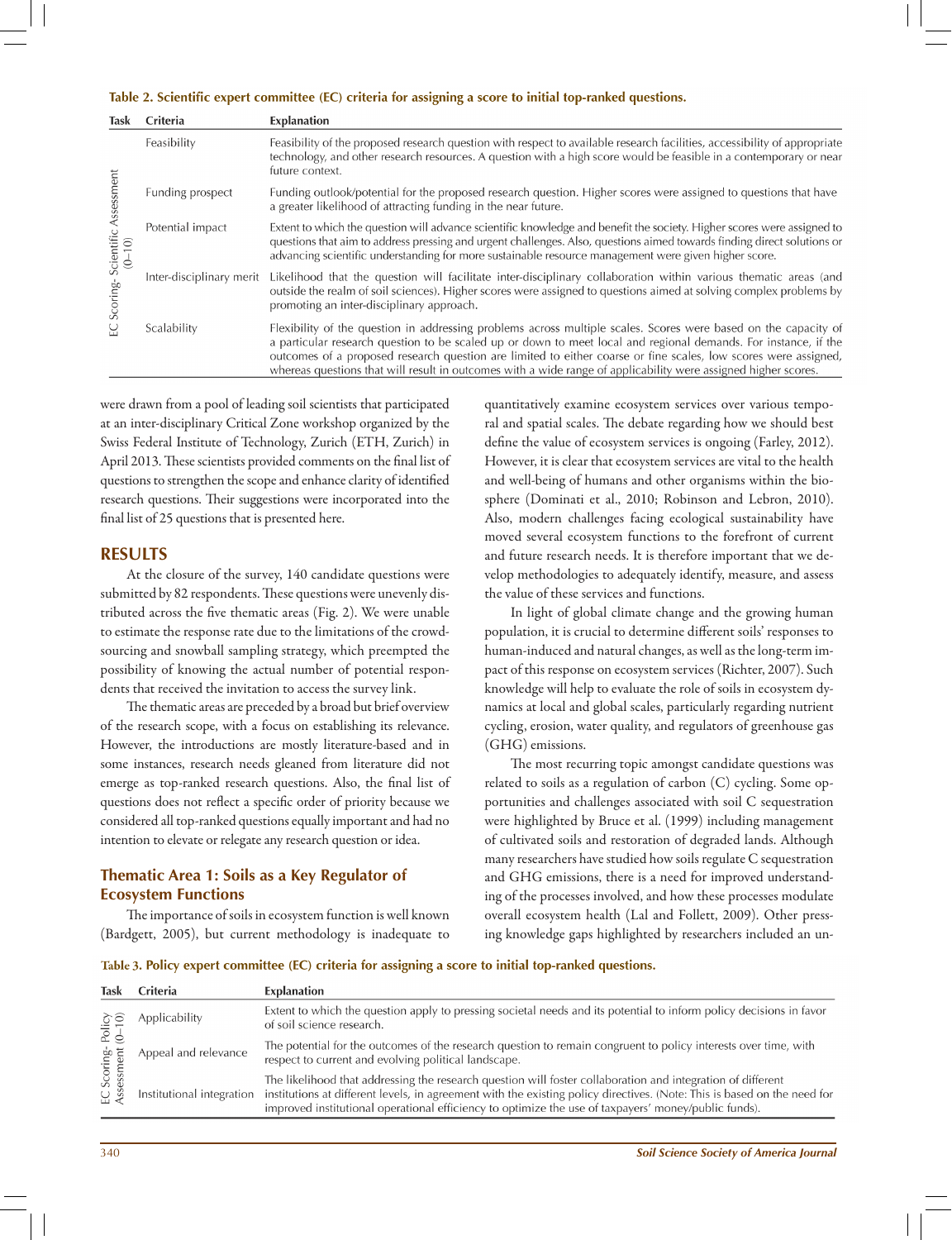derstanding of soils and ecosystem functions within urban and suburban environments (Hazelton and Murphy, 2011), biofuel production systems (Lal and Stewart, 2010), and contaminated sites (Stegmann et al., 2001). Also, nutrient cycling has been a primary focus of soil research, but the demand for clean water and sustainable agricultural practices seems to dominate research prospects in this field. The five top-ranked questions within Thematic Area 1 are:

i. How do soil heterogeneity and dynamics affect the stability of large-scale ecosystem functions?

ii. How will below-ground biomass dynamics shift in response to climate change and nutrient enrichment over the next 20 to 40 yr?

iii. What are the impacts of bioenergy crop production on soil quality, nutrient cycling, GHG emissions, and long-term sustainability of different soil types?

iv. What are the critical levels of soil C below which soil ecosystem function is considered impaired for a given ecotope?

v. What processes control the coupling of soil organic matter (SOM) with climate change, and how will differences in biotic and abiotic components of ecosystems influence these processes?

## **Thematic Area 2: Soil's Role in Public Health and Human Well-being**

Human health is commonly defined as 'a state of complete physical, mental, and social well-being and not merely the absence of disease or infirmity' (World Health Organization, 2006). Public health is an extension of that definition to include the health of a community as a whole, and environmental health is a sub-field focused on the health impacts of various environmental hazards. The various roles that soils play in protecting or threatening public health can be assessed according to the varying perspectives of multiple disciplines (e.g., environmental health, public health, and soil science). By recognizing and incorporating such multi-disciplinary perspectives, the inextricable links between soil health and public health can be more clearly elucidated.

Soil-related examples of the chemical, biological, physical, mechanical, and psychosocial hazards that are the preoccupation of environmental health professionals are often (but not always) easy to identify. Some examples include soil contamination by pharmaceuticals and personal care products (chemical), antibiotic resistant soil microbes (biological), radiation (physical), failure of earthen embankments and hillslopes (mechanical), and community displacement due to desertification and associated stress (psychosocial). The relationships between public health and soil science can also be identified using the core public health functions of assessment (e.g., soil mapping to predict disease vector distribution), policy development (e.g., risk-based soil screening levels), and assurance (e.g., health impact evaluation of soil remediation activities). However, the protective roles that soil plays in public health may be more readily apparent when examined through the lens of a soil scientist. For instance, public health-related examples of soil functions include, (i) provision



**Fig. 2. Chart showing number of candidate questions submitted as top priority for soil science research across five thematic areas (TA). TA-1, Soils as a key regulator of ecosystem functions; TA-2, Soil's role in public health and human well-being; TA-3, Soils mediating nutrient cycling, transport processes, and plant-soil-microbial interactions; TA-4, Soil formation and degradation; TA-5, Soil Information Systems.**

of medium for the growth of food crops and water storage; (ii) provision of shelter (engineering medium); (iii) recycling of nutrients and organic wastes; (iv) provision of habitat for soil biota (macro and microorganisms); and (v) water and air purification (Brady and Weil, 2008).

The linkages between soils and human health have long been appreciated, though not widely acknowledged or fully understood (Selinus et al., 2005). Hippocrates noted that water from particular soils contained harmful heavy metals and Marco Polo drew a connection between soil quality and bellicosity (Selinus et al., 2005). Societies through centuries and across continents consumed soil with the intent of supplementing nutritional needs or alleviating gastric pain, sometimes resulting in negative health consequences including death (Selinus et al., 2005). In more recent years, coordinated efforts recognizing the importance of understanding the relationships between soil science and public health, and the need for the two disciplines to collaborate in research and application have become increasingly evident—as highlighted by the NAS symposium on the connections between earth sciences, health, and policy (Academies, 2008) and peer-reviewed publications (Abrahams, 2002; Blum, 2005; Pepper et al., 2009)

It is increasingly important to address the intersections of soil and public health in light of climate change, population growth, and demographic shifts, changes in consumption patterns as well as an evolving global economy. The five top-ranked questions within Thematic Area 2 are:

i. What are the limits of soil productivity for global food production under alternative projected climate change scenarios and socio–economic constraints?

ii. What are the dominant controlling factors of the soil microbiome and how do soils mediate or inhibit the transmission of infectious diseases (e.g., transfer of antibiotic resistance)?

iii. What methodology and parameters should be used to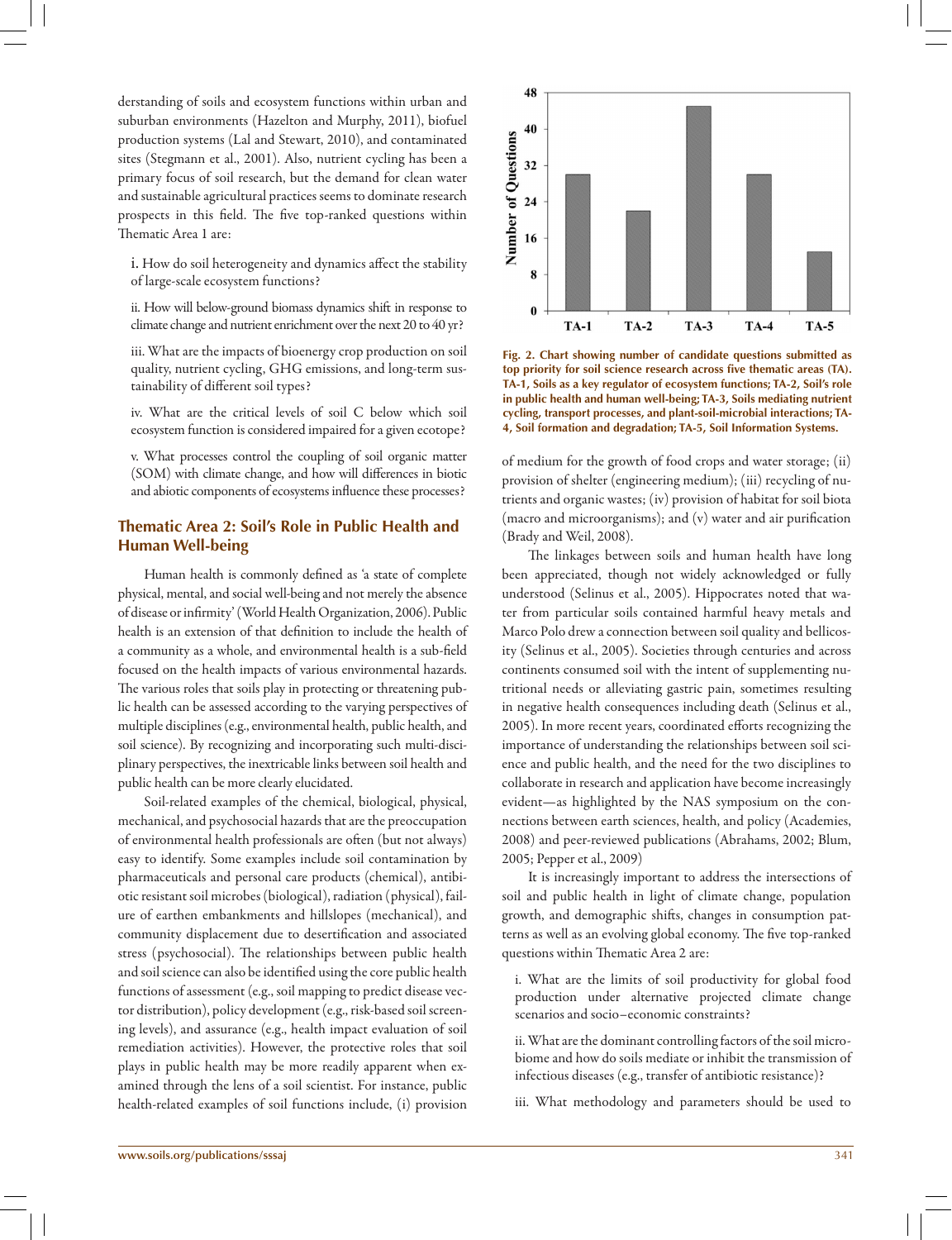assess the role and importance of soils to environmental health and human well-being?

iv. Can crops be developed to optimize uptake of specific nutrients from soils, and the resulting foods used to reduce the adverse health burden of nutrient deficiency in humans?

v. In response to the recent rise in popularity and extent of urban agriculture, what are the best management practices for safeguarding human and environmental health against adverse compaction, runoff, erosion, and nutrient losses in urban environments?

## **Thematic Area 3: Soils Mediating Nutrient Cycling, Transport Processes, and Plant–Soil– Microbial Interactions**

Biotic and abiotic components within soil interact to mediate cycling pathways for important macronutrients and micronutrients. During these processes, soils facilitate important ecosystem services including C storage, transformation of environmental contaminants, and biogeochemical reactions that aid in nutrient cycling (Silver et al., 2010). However, these processes can be perturbed by anthropogenic activities, causing local, regional, and global scale impacts such as increased GHG emissions, contamination of drinking water, alteration of sea level and climate patterns, and eutrophication of lakes and oceans (Di and Cameron, 2002; Galloway, 2005; Hall and Matson, 1999; Schindler, 2006). Soil and plant residue management has been shown to be an effective tool to reduce GHG emissions, reduce nutrient fluxes to waterways, and promote C storage (Banwart, 2011; Lowrance et al., 1997; Nave et al., 2010; Syswerda et al., 2011). However, our ability to improve soil management to address emerging challenges depends on the mechanistic understanding of underlying processes, and development of tools to accurately monitor and model the complexity of the natural environment.

System changes such as shifting land-use and management practices can significantly alter nutrient pools and transport pathways. Land-use changes associated with increased urbanization will alter soil temperature and moisture regimes due to the urban heat island effect and modified hydrology (Walsh et al., 2009). Urbanization may also change the quantity and quality of organic inputs to soils while increasing the possibility of contamination by heavy metals, trace organic contaminants, and pathogens (Cachada et al., 2012; Pouyat et al., 2010). All of these changes will have an impact on nutrient cycling, C storage potential, contaminant transport, and microbial activity in soils (Grimm et al., 2008).

For better understanding of soil processes and its relationship with the global change scenarios described above, both micro-scale and macro-scale studies are required. Nutrient cycling in the environment occurs between various biotic and abiotic compartments such as plants, animals, microbes, lithosphere, hydrosphere, and atmosphere. The fluxes between these compartments are regulated by multiple factors including soil structure, microbial communities, redox dynamics, conductivity, and elemental coupling (Davidson et al., 2000; Dubinsky et al., 2010). Despite our improved understanding of these factors over the

last century, the complexity and variability surrounding microscale dynamics in nutrient cycling is still poorly understood and major scaling issues are yet to be resolved. The five top questions within Thematic Area 3 are:

i. How can we mobilize and efficiently use phosphorus reserves in agricultural soils while minimizing losses through runoff ?

ii. How can we improve soil tillage practices, residue management, and nutrient applications to promote natural resource sustainability and reduce negative environmental consequences while maintaining food production?

iii. How do soil properties impact mitigation of emerging contaminants (i.e., nanomaterials, pharmaceutical compounds)?

iv. What processes, methods, and tools will enable us to better quantify soil C storage, especially to detect slow long-term changes in soil C relative to short-term variability?

v. What processes control the movement of water vapor between soils and the atmosphere, and what are the key feedbacks between soil processes and climate patterns?

## **Thematic Area 4: Soil Formation and Degradation**

The need to understand pedogenesis has been historically established in soil science (Darwin, 1892; Dokuchaev, 1967; Hilgard, 1860; Jenny, 1941). Through pedogenesis, a broad suite of biogeochemical and physical processes interact to create, alter, and destroy biologically active, spatially diverse, and well-organized material on Earth's surface that has been termed both 'soil' (Ramann, 1929) and 'regolith' (Merrill, 1897). Beyond regulating the existence and properties of soil, pedogenic processes also exert significant influence on Earth's atmosphere (Berner et al., 1983; Raymo and Ruddiman, 1992), biosphere (Turner et al., 2012; Wardle et al., 2004), hydrosphere (Raymond et al., 2008), and lithosphere (Bazilevskaya et al., 2013; Targulian, 2001).

Richter (2007) and Richter and Yaalon (2012) detail the past, present, and future views of pedogenesis. Historically, Jenny (1941) built on the work of Dokuchaev (1967) to provide a model of pedogenesis in which soil was viewed as a natural body formed and destroyed by five forming factors (climate, parent material, topography, biota, and time). Since then, views of pedogenesis have evolved to recognize soils as polygenetic systems that respond to variability in the forming factors (Cline, 1961; Targulian and Sokolov, 1978). Most recently, an appreciation for the profound and long lasting impacts of humans on pedogenesis has been articulated (Reséndiz-Paz et al., 2013; Schlesinger, 1990) and soils are understood to be human-impacted natural bodies with emphasis on humans as a soil forming factor (Amundson and Jenny, 1991; Dudal et al., 2002; Richter, 2007; Richter and Yaalon, 2012).

As expressed by Daniels and Hammer (1992), one cannot hope to interpret soil systems accurately without understanding how the landscape and soils have co-evolved. Soils are subjected to natural and human-derived generative and degradative processes through centuries and decades (Richter and Markewitz, 2001; Smith, 1980; Trimble, 1974) which operate in soil envi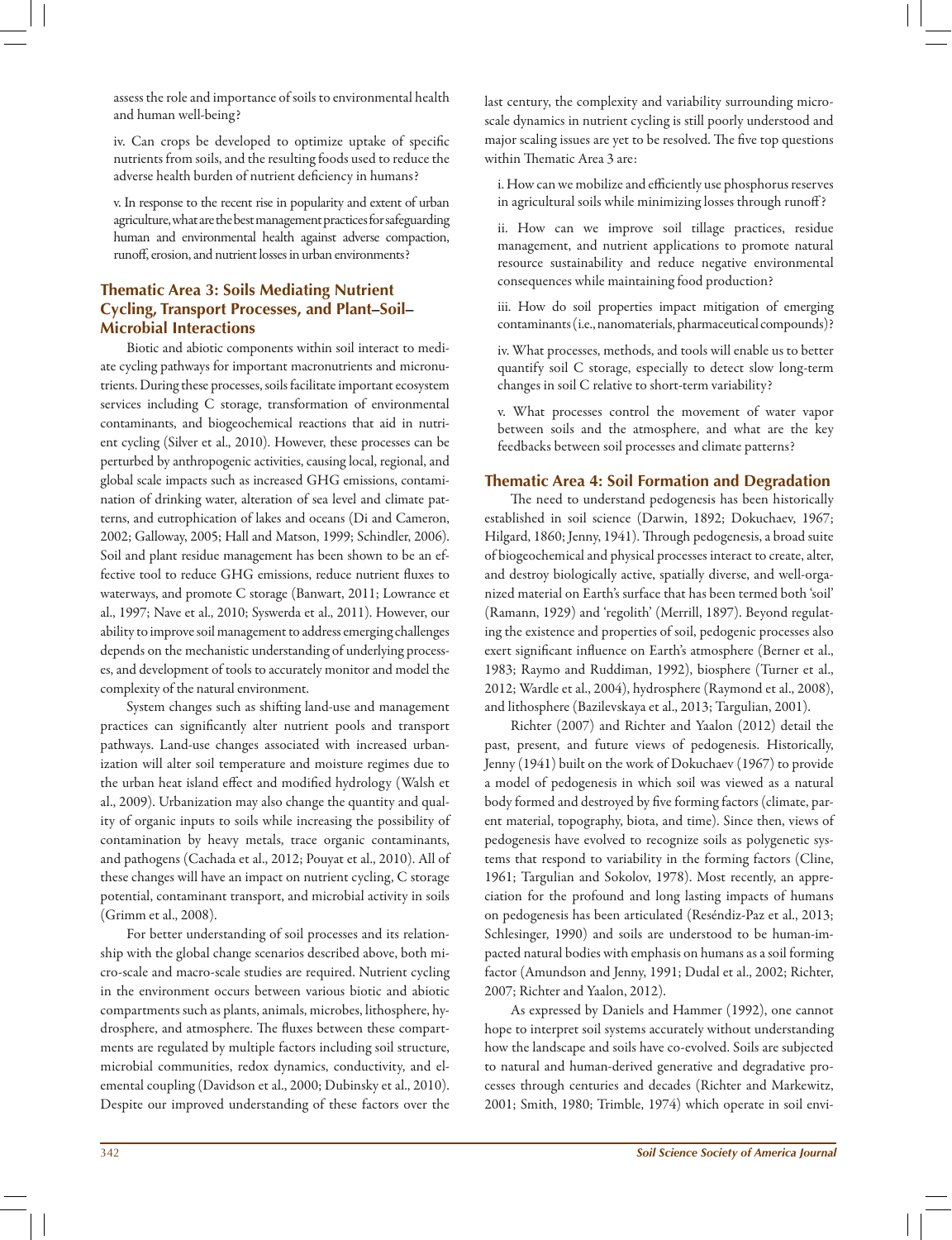ronments that have previously experienced variable pedogenic processes for thousands or even millions of years (Bacon et al., 2012; Cline, 1961). Understanding how such temporally distinct processes are interacting with one another concurrently presents a great challenge and a great opportunity to future studies of soil formation and degradation. The five priority research questions for this thematic area indicate the need to study generative and degradative pedogenic processes as they have changed in the past, as they are changing currently, and as they will change in the future to shape Earth's soil. The five top questions within Thematic Area 4 are:

i. What are the long-term cumulative effects of intensive agricultural management systems on soil?

ii. How can we incorporate long-term climatic and geologic processes and contemporary anthropogenic impacts into integrated models of soil properties?

iii .What is the economic cost of soil degradation (e.g., erosion) relative to the value of crop production?

iv. What are the consequences of anthropogenic perturbation and change of soil properties for future food production and ecological sustainability?

v. How can we improve or preserve the resilience of agricultural and forest soils under changing climatic conditions?

#### **Thematic Area 5: Soil Information Systems**

Soil information systems (SIS) research is broadly defined as the incorporation of soil science within geographic information systems (GIS) (Burrough, 1991; DeGloria and Wagenet, 1996; Grunwald and Lamsal, 2006), which encompasses spatial data collection, spatial statistics, spatial modeling, data display, as well as management and ethical issues, including data integrity and usage (Burrough, 1991; Goodchild, 1992). The questions of *where* and *when* processes operate are basic concepts that underpin practically every investigation of soil science. Full utilization of the vast volume of data acquired on the spatial and temporal dynamics of soil properties requires innovative techniques of data storage, management, processing, and representation. Also, analytical techniques for interpreting patterns are critical to derive relevant information from collected data, particularly in support of the research areas identified above. Understanding the causes of spatial patterns will aid process level understanding, which is indispensable for the prediction of soil properties at locations that present practical challenges to measure in time or space ( Jenny, 1941).

In the coming years, SIS research will play a pivotal role in fostering a holistic understanding of soils' physical, chemical, and biological properties that are measured with different tools and instruments, ranging from in situ probes to remote sensing technologies. Inherent to this eclectic set of tools, soil data are collected using a variety of methodologies and at different scales. Thus, there is a critical need to convert and standardize collected data for synthesis and interpretation. Modeling has been an indispensable aspect of traditional soil mapping (Dokuchaev,

1967; Huggett, 1975), and will continue to be a critical component of SIS, because it provides the means to fill existing knowledge gaps based on limited observations of complex systems. In addition, modeling can provide alternate scenarios for specific decision-making needs through simulations. Digital soil mapping has emerged as one of the prominent applications of geospatial modeling. It utilizes observed soil and environmental data to produce geographic representations of soil properties (Malone et al., 2013; McBratney et al., 2003; Scull et al., 2003), which can be used as parameters for other models to address relevant research needs. The impetus for such geographic soil data is illustrated by the digital soil map of the world project (Sanchez et al., 2009).

In our contemporary, information–intensive society, SIS will need to meet societal needs by providing innovative and succinct approaches to communicate results of soil research and ancillary data to the public, with a clearly defined assessment of associated uncertainties. Therefore, current issues in SIS incorporate both the scientific analysis of complex spatial data and effective communication of that information to end-users. The five top questions within Thematic Area 5 are:

i. How can cyber-infrastructure and data mining techniques aid in revealing patterns in soils, soil formation, soil degradation, soil functions, etc. along all relevant dimensions (x, y, z, time and environmental gradients)?

ii. How does the spatial and temporal scaling behavior of soil C change in response to anthropogenic-induced stressors?

iii. How can newly available large datasets on soil properties (including real time biological, physical, and chemical properties) be used for real-time and effective management of global soil resources?

iv. Based on archived and new remotely and proximately sensed data, how can geospatial modeling or simulation techniques provide better understanding about links between soil quality, soil management, and climate?

v. How can the global soil science community better engage and share information with the public and broader scientific communities, including earth sciences, hydrology, and environmental engineering?

## **DISCUSSION**

Identifying priority research challenges within a scientific area is a daunting task, but the outcomes could present unparalleled opportunities for advancing the science. Approaching such a task with a focus on a specific discipline, as implemented for soil physics ( Jury et al., 2011), could be beneficial in fostering more collaboration within the discipline for new discoveries. However, the uniqueness of soil science lies in its rich blend of pedology, biology, chemistry, physics, mathematics, and social sciences, including communication (Nielsen, 1987). This underscores an important consideration that soil science may only advance by further establishing and nurturing connections with diverse disciplines through research collaboration framed within the context of urgent societal needs. Essentially, such multi-disci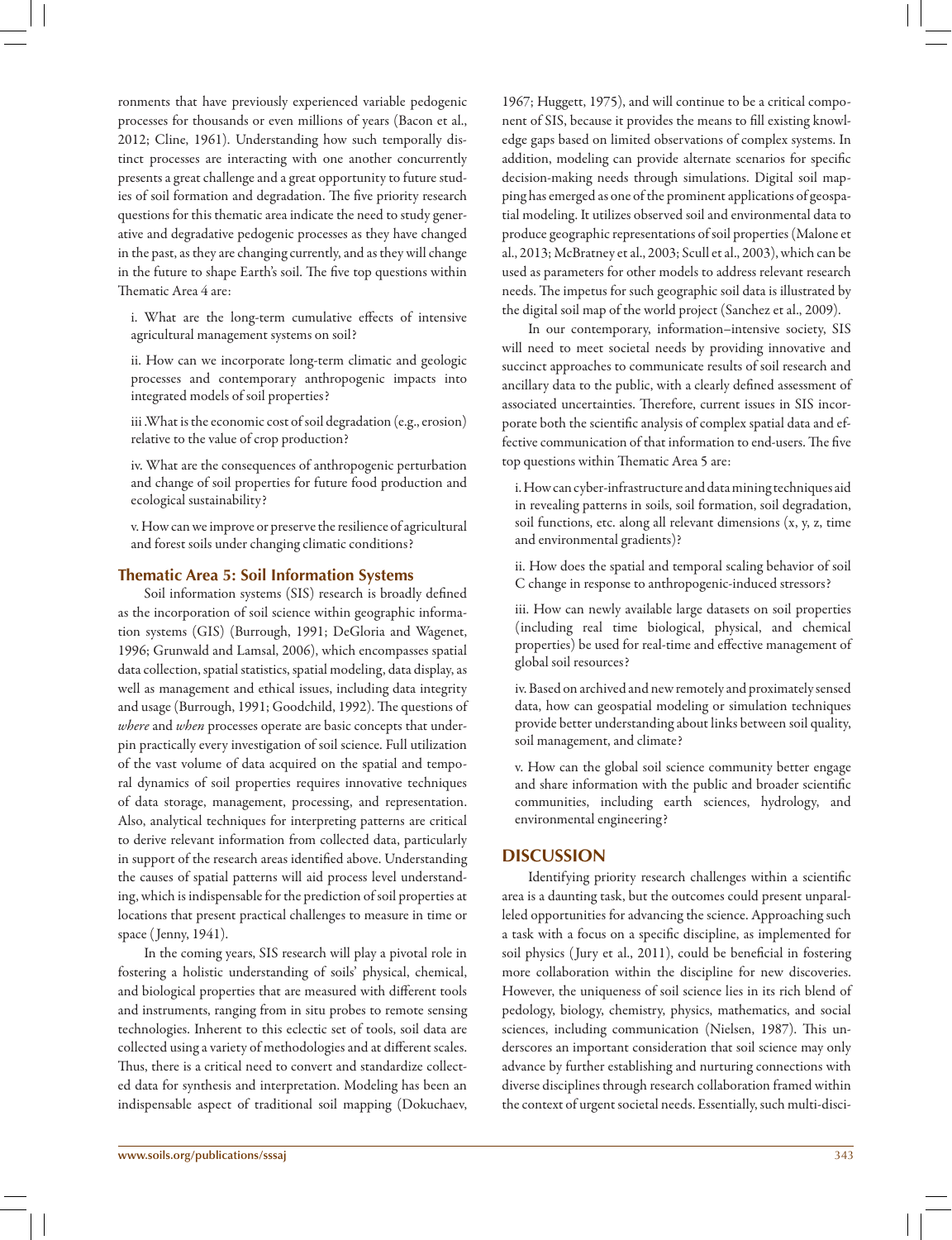plinary approaches may range from application of complex principles in physics, biology, chemistry, mathematics, etc. to integration of strategies and frameworks drawn from social sciences to address the grand challenges of 21<sup>st</sup> century (SSSA, 2009).

The number of candidate questions submitted were within the range of candidate questions collected by the British Ecological Society for biodiversity conservation, natural sciences, and social disciplines during a similar priority setting exercise (Sutherland et al., 2011a, 2011b, 2010). Interestingly, some questions that were presented as high priority for policy relevance in ecology (under ecosystem services; Sutherland et al., 2006) and for global agriculture (under soil nutrition and erosion; Pretty et al., 2010) also emerged in the final list of priority questions presented here. This overlap in research priorities suggests that trans-disciplinary collaboration is needed and likely indispensable for addressing research needs.

The overall quality and scope of the final questions largely depended on the pool of candidate questions submitted. Revisions of the main focus of questions by CWG and EC members were intentionally restricted; hence the original content of the final questions was preserved. It can be argued that some of the questions represent a status quo, especially relative to areas where research attention has been directed for decades. However, it is likely that such research needs made it to the final list because they continue to be relevant or have connection with other emerging research needs. Furthermore, different aspects of an emerging research need may be pertinent to different soil science disciplines; hence, such need(s) may resonate across several thematic areas. Climate change was a consistently reoccurring topic across all thematic areas (Questions ii, i, v, v, and iv in Thematic Areas 1, 2, 3, 4, and 5, respectively). This may indicate the need for improved collaboration of soil scientists with climate scientists to address these research needs. Soils are an important sink for atmospheric  $CO<sub>2</sub>$  and constitute a critical ecological component that can strongly attenuate or accentuate climatic feedbacks (de Graaff et al., 2006; Lal and Follett, 2009). However, the dynamic processes within the pedosphere and the diversity of soil types are yet to be adequately represented in climate models for predicting impacts of anthropogenic or naturally occurring changes in climatic patterns. Furthermore, though there were instances of overlap in the final list of questions across the thematic areas, such as the topic of soil C being relevant to addressing ecosystem function–(Thematic Area 1), as well as nutrient cycling (Thematic Area 3), we ensured that related questions across thematic areas are unique in terms of their broader focus and specificity to the thematic area under which they emerged.

In contrast to similar initiatives (Sutherland et al., 2011a), where focal participants coordinated with their professional networks and physically gathered in a workshop to scrutinize and vote on questions, our approach allowed for the implementation of this initiative with limited resources and beyond organizational boundaries. The process was conducted through virtual collaboration and electronic consultation (including emails and internet-based tools). The main challenge associated with the electronic crowd-sourcing strategy relates to our inability to directly target or communicate with specific survey recipients to encourage them to submit candidate questions. Despite our efforts to reach large professional networks with the survey web link, the number of responses was below our initial expectation. This could have been due to the fact that participation was not incentivized, or it could be a typical example of low response rates to e-mail based surveys (Sheehan, 2001). However, this approach offers the advantage of voluntary participation and likelihood of reaching survey respondents that are committed to ensure that their submitted questions are congruent with the specified submission criteria and relevant to the overall goal of the initiative. The screening of submitted candidate questions by the CWG helped to ensure the integrity of questions relative to the submission criteria before score-based assessment and ranking. It was challenging to reconcile submitted questions that covered similar topics but focused on different spatial scales and research scope, a situation also encountered by researchers who conducted similar exercises (Pretty et al., 2010; Sutherland et al., 2009; Sutherland et al., 2006). Where possible, we revised location-specific questions and consolidated questions that were similar in scope. Revision and consolidation of questions were considered necessary to avoid redundancy and to ensure that ranked questions possess substance and meaning. Furthermore, we anticipated that the final list could become a communication tool to highlight pivotal research gaps in soil science. Hence, it is aimed to succinctly convey the research needs to broad scientific and non-scientific audiences.

## **LIMITATIONS AND CAVEATS**

The general limitations associated with the methodology applied in this project have been noted in Sutherland et al. (2013). However, our methodology could also have another limitation pertaining to the five predefined thematic areas. These thematic areas were defined as the frontiers of soil science research (needs and opportunities) during an international and inter-disciplinary workshop, which was designed to advance soil sciences, and involved the participation of over 120 experts from soil science or related disciplines representing different countries (Rice et al., 2009). Although, the themes may not represent the entire breadth of soil science and may be limiting in their scope, we adopted them as an objective framework for organizing the solicited questions during the submission process, based on an established and credible source. However, as with any classification system, there is the likelihood of under-representation or non-representation when predefining complex interests or ideas.

Potential bias stemming from the perspectives and interests of the conveners (NAS) or participants of the frontier-defining workshop may have naturally influenced the themes that we adopted. Also, there is the potential for unintentional omission or under-representation of important issues, especially if prospective participants were unable to recognize their research questions' connection to any of the five thematic areas. It is intriguing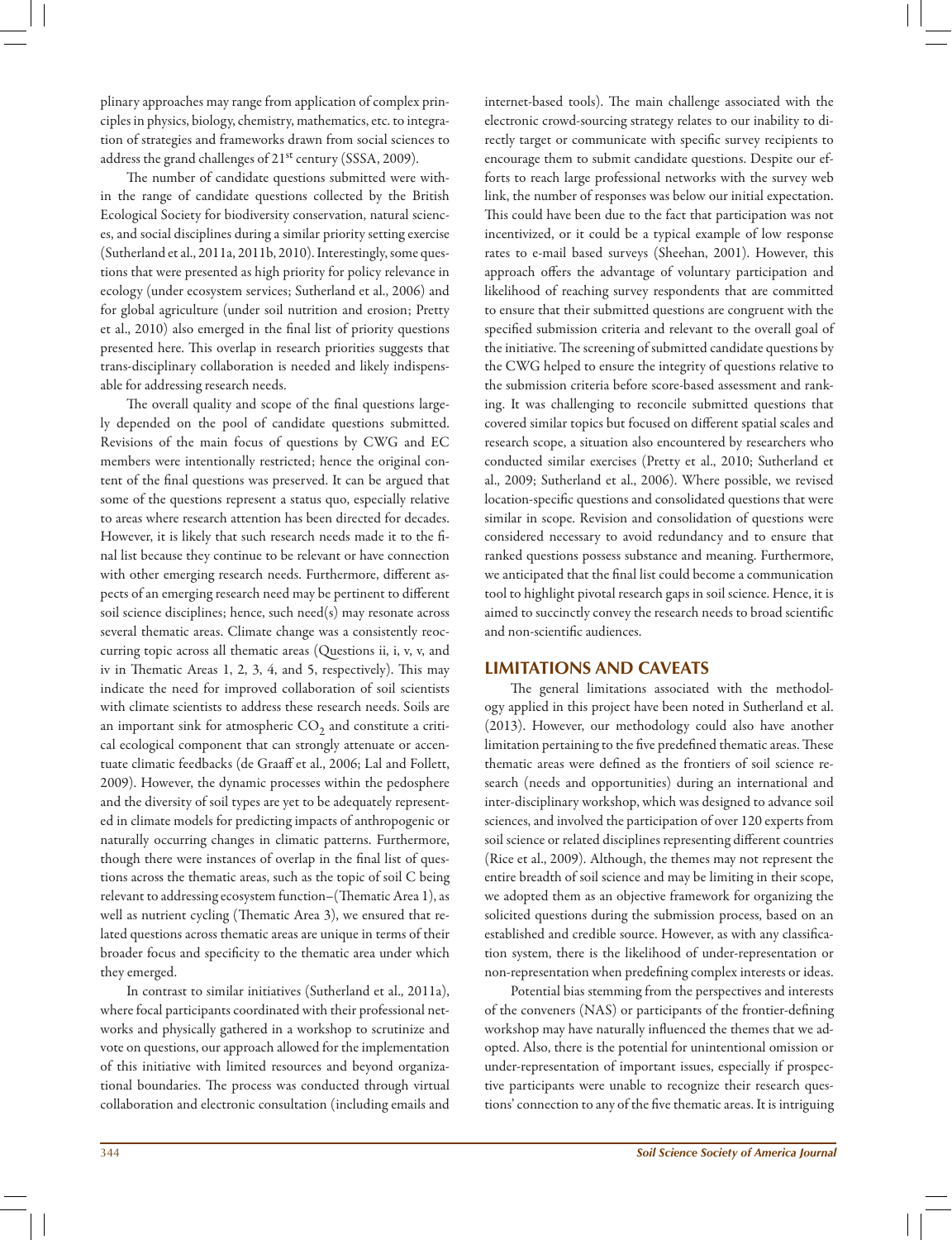that water quantity and quality issues were not prevalent in the top priority questions, despite being known to be an important societal issue connected to both soils and climate. A possible solution to these limitations for a future exercise could be to solicit candidate questions without predefining thematic areas, and conducting a post-processing by sorting the questions based on frequency of keywords and core research focus.

The disparity in the number of questions submitted per thematic area may be related to the theme's research scope and disciplines represented, with a higher number of questions submitted in thematic areas that have broad disciplinary scope, in contrast to more focused thematic areas (Fig. 2). This disparity in the number of submitted questions per thematic area may merely reflect the number of researchers whose research interest falls within each thematic area, but should not be misconceived as an indication of greater or lower preponderance of research needs. Also, this disparity may have potentially enhanced scrutiny of some thematic areas. For example, five final questions were selected out of 45 submitted questions in Thematic Area 3, whereas five final questions were selected out of 13 submitted questions in Thematic Area 5. Nevertheless, such potential bias in scrutiny was minimized because all questions were subjected to the same screening and ranking criteria, while relevant but related questions were consolidated to ensure that they were not artificially filtered out.

We recognize that due to the pre-defined thematic areas and the smaller than anticipated pool of candidate questions, not all research gaps involving soil science were represented in the 25 questions presented. It is probable that critical questions and societal needs involving soil science were not included in the final 25 questions. The inadvertent omission of a research topic from this top priority list should not be misconstrued as a lack of importance. The interaction of soil with all aspects of our environment and the dynamic nature of soil science renders the creation of a succinct list of research questions very challenging. The list of priority questions produced by this study should be viewed as a starting point for conversations about the relevance of soil science in addressing contemporary issues.

## **CONCLUSIONS**

Based on a distinctive collaborative strategy, we identified 25 priority research questions for soil science in the 21<sup>st</sup> century. Certainly, the list of questions does not encapsulate all the evolving social and environmental needs that could be addressed in soil sciences. We would like to emphasize that while submission of candidate questions may be influenced by the thematic areas, to the best of our knowledge, the methodologies used and outcomes presented are not reflective of any personal or organizational interest or persuasion. Rather, they portray a synergistic effort and conscientiously designed workflow that minimized the potential for bias or subjective ideologies. We do not have any reason to suspect that there was any bias in disciplinary and geographic representation at the NAS workshop where thematic areas were identified.

We anticipate that the final list of priority research questions will aid soil science students and researchers to align their research with existing knowledge gaps. These identified priorities may also guide funding bodies to support research ideas that are of immediate importance and bear potential for long-term relevance to our society. Further, we believe that this list may gain attention from those interested in these issues without being fully aware of soil science's role in addressing them. We hope that this initiative will add value to ongoing efforts to raise the scientific and professional profile of soil science. The list offers an opportunity for soil science research to address evolving demands and address contemporary challenges. Some of the research questions will require collaboration with multiple disciplines within and outside soil science. Inter-disciplinary and trans-disciplinary collaboration among sciences has been recognized as an inevitable pathway to advance soil science (Rice et al., 2009). This can enhance the holistic understanding of soil's pivotal role in ecological interactions, agricultural production, and engineering application, as well as help elucidate its contribution to environmental sustainability. We hope that pursuing these questions will foster collaborations among scientists and policymakers beyond soil science disciplines, and will lead to advancement of our knowledge frontiers to enable us to address pertinent social, ecological, and economic challenges.

## **ACKNOWLEDGMENTS**

We greatly appreciate the support of SSSA on this student-led initiative. Encouragements, advice and technical support from the SSSA staff enabled us to maintain steady progress. We are indebted to the professional associations who agreed to share the survey link throughout their networks, and the soil science professionals who submitted candidate research questions. The contributions from the expertcommittee (through question evaluation, revisions and comments) were invaluable for the overall success of the initiative. Specifically, we thank our scientific expert committee (Brenda Buck, Lijbert Brussaard, Lee Burras, Nicholas Comerford, Emmanuel Frossard, Peter Groffman, Sabine Grunwald, Alfred Hartemink, Eileen Kladivko, Dani Or, Boris Orlowsky, Gary Pierzynski, Daniel Richter, David Robinson, Andrew Sharpley, and Donald Sparks), policy expert committee (Febrice DeClerck, Karl Glasener, and Molly Jahn) and final review panel (Markus Berli, Lijbert Brussaard, Peter Groffman, Aaron Packman, Harry Vareecken, and Michael Young) for their commitment to the advancement of soil science research. Finally, we thank the reviewers who critiqued this paper and provided suggestions that enhanced the presentation and readability of the content.

## **REFERENCES**

- Abrahams, P.W. 2002. Soils: Their implications to human health. Sci. Total Environ. 291:1–32. doi:10.1016/S0048-9697(01)01102-0
- Academies, N. 2008. Global connections between earth sciences, health, and policy: A Symposium. National Academies, Washington, DC.
- Adewopo, J., and R. Bhomia. 2012. Identifying priority questions for soil science research in the 21st Century. Soil Horiz. 53: 10.2136/sh2012–53–5-lgc.
- Amundson, R., and H. Jenny. 1991. The place of humans in the state factor theory of ecosystems and their soils. Soil Sci. 151:99–109. doi:10.1097/00010694- 199101000-00012
- Bacon, A.R., E.deB. Richter, P.R. Bierman, and D.H. Rood. 2012. Coupling meteoric 10Be with pedogenic losses of 9Be to improve soil residence time estimates on an ancient North American interfluve. Geology 40:847–850. doi:10.1130/G33449.1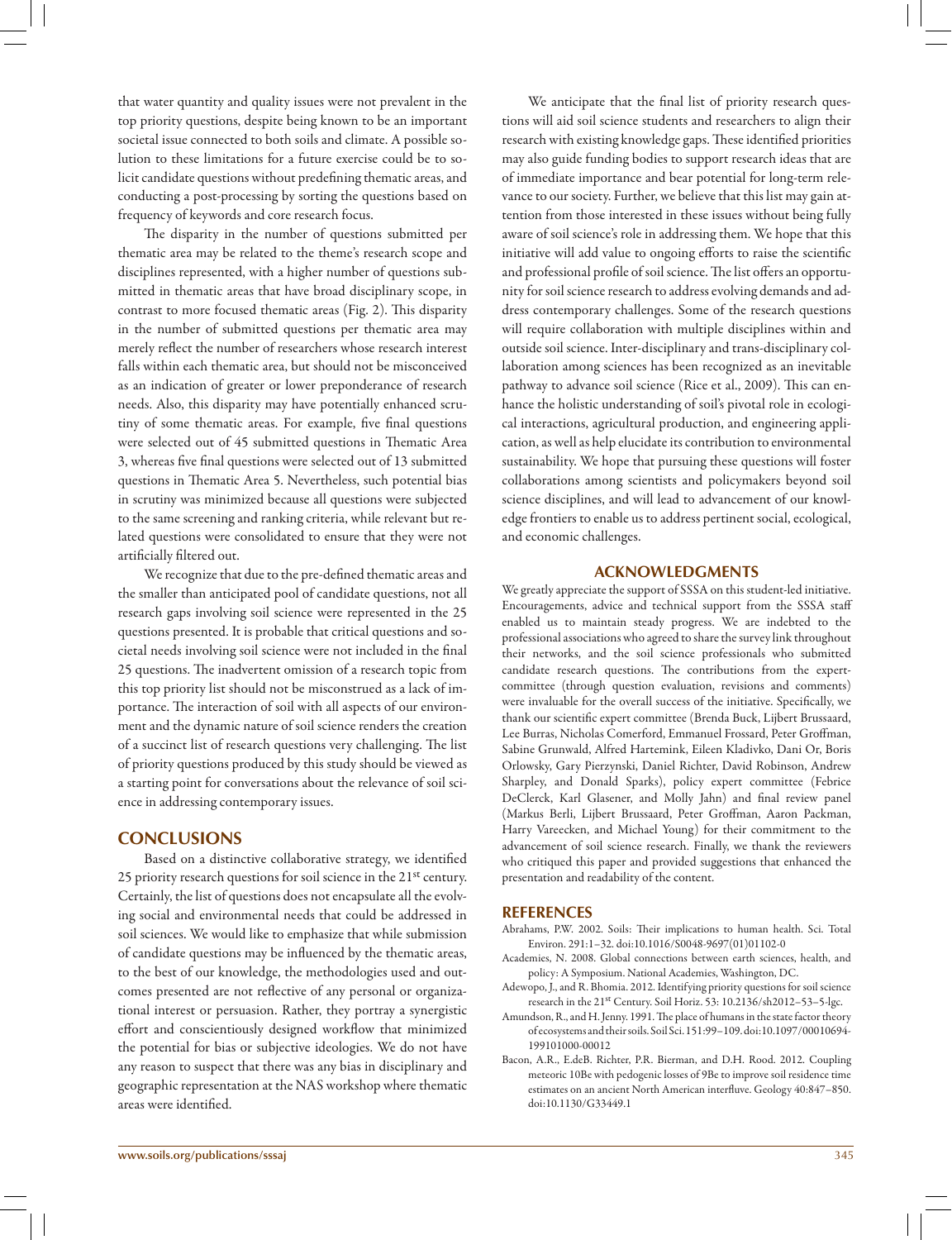Banwart, S. 2011. Save our soils. Nature 474:151–152. doi:10.1038/474151a

- Bardgett, R.D. 2005. The biology of soil: A community and ecosystem approach. Oxford Univ. Press, Oxford, New York.
- Baveye, P., A.R. Jacobson, S.E. Allaire, J.P. Tandarich, and R.B. Bryant. 2006. Whither goes soil science in the United States and Canada? Soil Sci. 171:501–518 10.1097/01.ss.0000228032.26905.a9. doi:10.1097/01. ss.0000228032.26905.a9
- Bazilevskaya, E., M. Lebedeva, M. Pavich, G. Rother, D.Y. Parkinson, D. Cole, and S.L. Brantley. 2013. Where fast weathering creates thin regolith and slow weathering creates thick regolith. Earth Surf. Processes Landforms 38:847–858. doi:10.1002/esp.3369
- Berg, S. 1988. Snowball sampling. In: S. Kotz and N.L. Johnson, editors, Encyclopedia of statistical sciences. John Wiley & Sons, New York. p. 528–532.
- Berner, R.A., A.C. Lasaga, and R.M. Garrels. 1983. The carbonate-silicate geochemical cycle and its effect on atmospheric carbon-dioxide over the past 100 million years. Am. J. Sci. 283:641–683. doi:10.2475/ajs.283.7.641
- Blum, W.E. 2005. Functions of soil for society and the environment. Rev. Environ. Sci. Biotechnol. 4:75–79. doi:10.1007/s11157-005-2236-x
- Bouma, J. 2010. Implications of the knowledge paradox for soil science. Adv. Agron. 106:143–171. doi:10.1016/S0065-2113(10)06004-9
- Brady, N.C., and R.R. Weil. 2008. The nature and properties of soils. Prentice Hall Inc., New Jersey.
- Bruce, J.P., M. Frome, E. Haites, H. Janzen, R. Lal, and K. Paustian. 1999. Carbon sequestration in soils. J. Soil Water Conserv. 54:382–389.
- Burrough, P.A. 1991. Soil information systems. In: D.J. Maguire et al., editors, Geographical information systems: Principles and applications. Longman Scientific and Technical, Essex. p. 153–169.
- Cachada, A., P. Pato, T. Rocha-Santos, E.F. da Silva, and A. Duarte. 2012. Levels, sources and potential human health risks of organic pollutants in urban soils. Sci. Total Environ. 430:184–192. doi:10.1016/j. scitotenv.2012.04.075
- Cline, M.G. 1961. The changing model of soil. Soil Sci. Soc. Am. J. 25:442–446. doi:10.2136/sssaj1961.03615995002500060009x
- Daniels, R.B., and R.D. Hammer. 1992. Soil geomorphology. John Wiley Inc., New York.
- Darwin, C. 1892. The formation of vegetable mould, through the action of worms, with observations on their habits. University of Chicago Press, Chicago, IL.
- Davidson, E.A., M. Keller, H.E. Erickson, L.V. Verchot, and E. Veldkamp. 2000. Testing a conceptual model of soil emissions of nitrous and nitric oxides. Bioscience 50:667–680. doi:10.1641/0006-3568(2000)050[0667:TAC MOS]2.0.CO;2
- de Graaff, M.A., K.J. van Groenigen, J. Six, B. Hungate, and C. van Kessel. 2006. Interactions between plant growth and soil nutrient cycling under elevated CO2: A meta-analysis. Glob. Change Biol. 12:2077–2091. doi:10.1111/ j.1365-2486.2006.01240.x
- DeGloria, S.D., and R.J. Wagenet. 1996. Modeling and visualizing soil behavior at multiple scales. In: M.F. Goodchild et al., editors, GIS and environmental modeling: Progress and research issues. John Wiley, Fort Collins, CO.
- Di, H., and K. Cameron. 2002. Nitrate leaching in temperate agroecosystems: Sources, factors and mitigating strategies. Nutr. Cycling Agroecosyst. 64:237–256. doi:10.1023/A:1021471531188
- Dokuchaev, V. 1967. Russian Chernozem St. Selected works of V.V. Dokuchaev Russian chernozem Moscow Israel Program for Scientific Translations Ltd, Jerusalem: 1948 Vol. 1941:1914–1419. (Original work published in 1883).
- Dominati, E., M. Patterson, and A. Mackay. 2010. A framework for classifying and quantifying the natural capital and ecosystem services of soils. Ecol. Econ. 69:1858–1868. doi:10.1016/j.ecolecon.2010.05.002
- Dubinsky, E.A., W.L. Silver, and M.K. Firestone. 2010. Tropical forest soil microbial communities couple iron and carbon biogeochemistry. Ecology 91:2604–2612. doi:10.1890/09-1365.1
- Dudal, R., F. Nachtergaele, and M. Purnell. 2002. The human factor of soil formation. 17th World Congress of Soil Science, Thailand.
- Farley, J. 2012. Ecosystem services: The economics debate. Ecosystem Services 1:40–49. doi:10.1016/j.ecoser.2012.07.002
- Galloway, J.N. 2005. The global nitrogen cycle: Past, present and future. Sci. China C Life Sci. 48:669–677 10.1360/062005–261.
- Goodchild, M.F. 1992. Geographical information science. Int. J. Geogr. Inf. Syst. 6:31–45. doi:10.1080/02693799208901893
- Grimm, N.B., S.H. Faeth, N.E. Golubiewski, C.L. Redman, J. Wu, X. Bai, and J.M. Briggs. 2008. Global change and the ecology of cities. Science 319:756–760. doi:10.1126/science.1150195
- Grunwald, S., and S. Lamsal. 2006. The impact of emerging geographic information technology on soil-lanscape modeling. In: S. Grunwald, editor, Environmental soil landscape modeling. Taylor and Francis, Boca Raton, FL. p. 127–154.
- Hall, S.J., and P.A. Matson. 1999. Nitrogen oxide emissions after nitrogen additions in tropical forests. Nature 400:152–155. doi:10.1038/22094
- Hartemink, A.E. 2006. The future of soil science. International Union of Soil Sciences, Wageningen, The Netherlands.
- Hartemink, A.E., and A. McBratney. 2008. A soil science renaissance. Geoderma 148:123–129. doi:10.1016/j.geoderma.2008.10.006
- Havlin, J., N. Balster, S. Chapman, D. Ferris, T. Thompson, and T. Smith. 2010. Trends in soil science education and employment. Soil Sci. Soc. Am. J. 74:1429–1432. doi:10.2136/sssaj2010.0143
- Hazelton, P., and B. Murphy. 2011. Understanding soils in urban environments. CSIRO Publishing, Australia.
- Hilgard, E.W. 1860. Report on the geology and agriculture of the state of Mississippi. E. Barksdale, state printer.
- Huggett, R. 1975. Soil landscape systems: A model of soil genesis. Geoderma 13:1–22. doi:10.1016/0016-7061(75)90035-X
- Jenny, H. 1941. Factors of soil formation: A system of quantitative pedology. Dover Publications, Inc, New York.
- Jury, W.A., D. Or, Y. Pachepsky, H. Vereecken, J.W. Hopmans, L.R. Ahuja, B.E. Clothier, K.L. Bristow, G.J. Kluitenberg, P. Moldrup, J. Simunek, M.T. van Genuchten, and R. Horton. 2011. Kirkham's legacy and contemporary challenges in soil physics research. Soil Sci. Soc. Am. J. 75:1589–1601. doi:10.2136/sssaj2011.0115
- Lal, R. and R.F. Follett, editors. 2009. Soil carbon sequestration and the greenhouse effect. Soil Science Society of America, Madison, WI.
- Lal, R. and B.A. Stewart, editors. 2010. Soil quality and biofuel production. CRC Press, New York.
- Lowrance, R., L.S. Altier, J.D. Newbold, R.R. Schnabel, P.M. Groffman, J.M. Denver, D.L. Correll, J.W. Gilliam, J.L. Robinson, and R.B. Brinsfield. 1997. Water quality functions of riparian forest buffers in Chesapeake Bay watersheds. Environ. Manage. 21:687–712. doi:10.1007/s002679900060
- Malone, B.P., A.B. McBratney, and B. Minasny. 2013. Spatial scaling for digital soil mapping. Soil Sci. Soc. Am. J. 77:890–902. doi:10.2136/ sssaj2012.0419
- McBratney, A., M.L. Mendonça Santos, and B. Minasny. 2003. On digital soil mapping. Geoderma 117:3–52. doi:10.1016/S0016-7061(03)00223-4
- Merrill, G.P. 1897. A treatise on rocks: Rock-weathering and soils. Macmillan Company, New York.
- Nave, L.E., E.D. Vance, C.W. Swanston, and P.S. Curtis. 2010. Harvest impacts on soil carbon storage in temperate forests. For. Ecol. Manage. 259:857– 866. doi:10.1016/j.foreco.2009.12.009
- Nielsen, D.R. 1987. Emerging frontier in soil science. Geoderma 40:267–273. doi:10.1016/0016-7061(87)90037-1
- Or, D., M. Young, T. Green, J. Hopmans, T. Ferrer, G. Wilson, D. Radcliffe, and N. Twarakavi. 2011. Securing a future for soil science–A white paper. Available at http://pedosphere.com/docs/Future\_of\_Soil\_Science\_ White\_Paper\_version\_2\_032511.pdf (accessed 3 jan. 2014).
- Pepper, I., C. Gerba, D. Newby, and C. Rice. 2009. Soil: A public health threat or savior? Crit. Rev. Environ. Sci. Technol. 39:416–432. doi:10.1080/10643380701664748
- Pouyat, R.V., K. Szlavecz, I.D. Yesilonis, P.M. Groffman, and K. Schwarz. 2010. Chemical, physical, and biological characteristics of urban soils. In: J. Aitkenhead-Peterson and A. Volder, editors, Urban ecosystem ecology. ASA, CSSA, and SSSA, Madison, WI. p. 119–152.
- Pretty, J., W.J. Sutherland, J. Ashby, J. Auburn, D. Baulcombe, M. Bell, J. Bentley, S. Bickersteth, K. Brown, and J. Burke. 2010. The top 100 questions of importance to the future of global agriculture. Int. J. Agric. Sustain. 8:219– 236. doi:10.3763/ijas.2010.0534
- Ramann, E. 1929. The evolution and classification of soils. The Indian Forester 55:453–454.
- Raymo, M., and W.F. Ruddiman. 1992. Tectonic forcing of late Cenozoic climate. Nature 359:117–122. doi:10.1038/359117a0
- Raymond, P.A., N.H. Oh, R.E. Turner, and W. Broussard. 2008. Anthropogenically enhanced fluxes of water and carbon from the